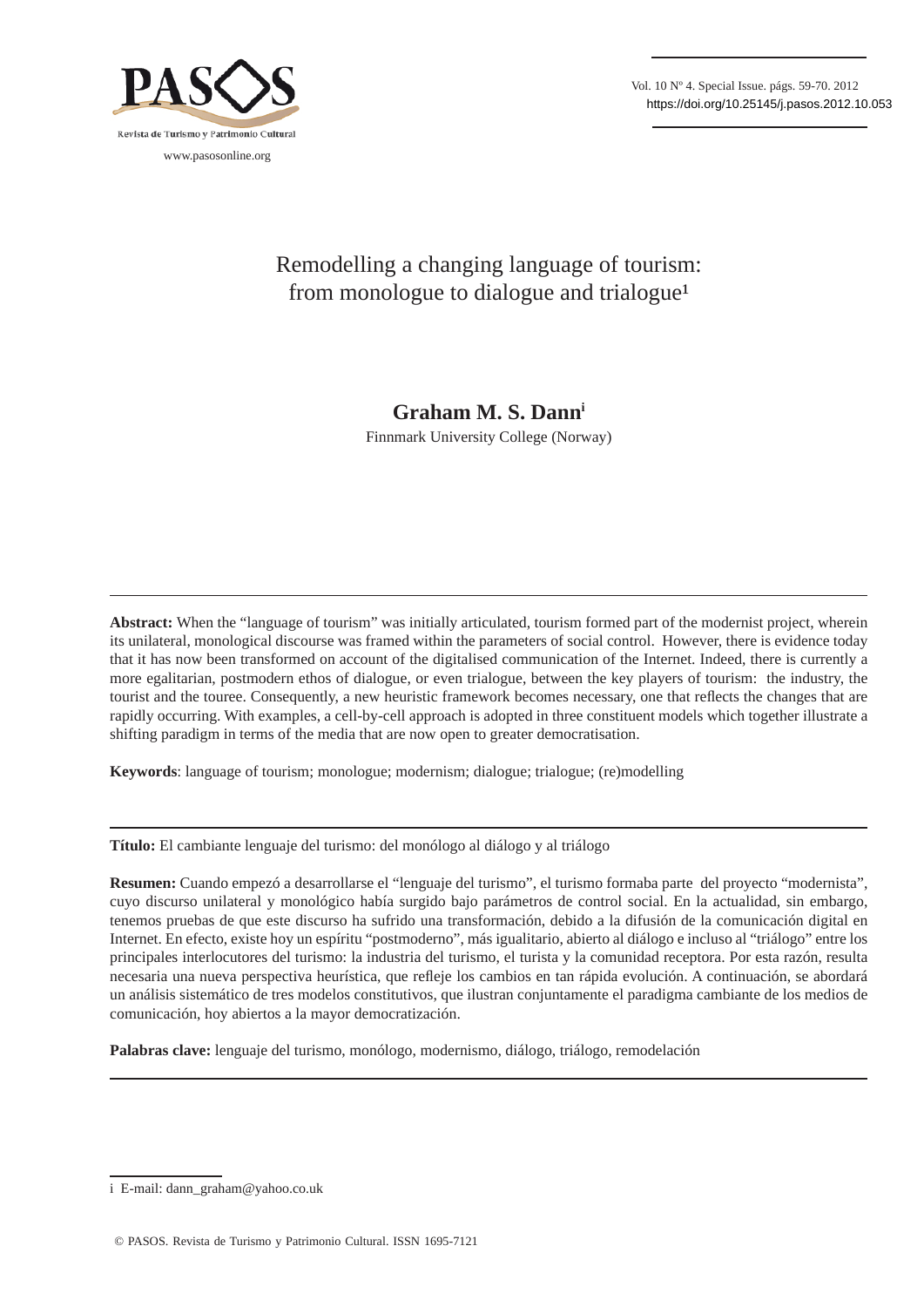## **Introduction: Changes that have occurred within tourism and the societies from which it is generated**

At the time when *The Language of Tourism* first appeared in the mid-1990s (Dann, 1996) much of the West, whence the majority of international tourism originated, was still under the political influence of a prevailing modernist ideology. Whether they were Republican or Democrat, Conservative or Labour, Christian Democrat or Communist, many of these tourism-generating societies were rationally organised along managerial lines. Statistical targets were typically set for health, education, the economy, and so on, to the extent that almost every facet of human existence became centralised under the overarching power of the State or, in the case of the European Union, the Super-state. In spite of the corresponding lip service rhetoric of a "me too" individualism associated with Thatcherism and Reaganomics, and a few cosmetic changes in partisan thinking, such a top-down monological situation, though arguably to a lesser extent, in some respects still continues today.

Tourism, too, tended to be structured in a similar modernist fashion by defining it as an industry in the form of self-fulfilling prophecy. Following its initial emergence in the wake of the supreme rationalist project of the Industrial Revolution, it became a logical escape valve for workers who were transported to preselected locations by trains travelling in straight lines as the shortest distance between two points. It was thus no coincidence to find Thomas Cook appearing at this juncture as the first provider of factory- to-wholesome destination-and-back excursions for the proletariat (Brendon, 1991). Nor was it surprising to discover that his underpinning modernist ideology continued with the same evangelical fervour as a logo-centric legacy (Wang, 2000) for over a century in the package tour, holiday camp and Club Méditerranée under the believed, though unsubstantiated pretext of a greater democratisation of tourism. Block bookings, charter flights, standardised all-inclusive resorts, McDonaldization (Ritzer, 1993) and Disneyfication (Fjellman, 1992) constituted the order of the day, and their orders were in turn issued by tour operators and their uniformed holiday representatives.

Under such a quasi-dictatorial, total institutional system, mass tourism proliferated, and with it came its own version of monological communication (Dann, 2001a). Here there was a unilateral, unidirectional conveying of messages from a typically anonymous transmitter, thought to possess a monopoly on truth, to a correspondingly faceless and homogeneous public, through a variety of publicity vehicles at every stage of the vacation experience (pre-trip, on-trip and post-trip). There was precious little turn taking or turn signalling, (as would be evident in a discussion or telephone conversation, for example), hardly any feedback, and scant interaction between sender and receiver. It was thus an asymmetrical process in which an often unidentified persuader provided selective

information for viewers or listeners cast in the passive mode of persons with enviable wants, (rather than needs). The largely promotional text was an euphoric, ideologically laden, cliché ridden discourse (Dann, 2001b), whose prophetic utterances became tautologically fulfilled. Just as touristic interactions could be considered as associations of distrust between persons of wealth encountering individuals with knowledge (van den Berghe, 1994), once a third player entered the scene – the tourism in $dustry - both power and affineence became concentrated$ in its hands. It was no doubt for this reason that Hollinshead and Jamal (2001: 64) spoke of tourism as bolstering "restrictive, monological and heavily capitalised worldviews which tend[ed] to help concretise pseudo-colonialist, urban-industrial and pungently North-Atlantic / Judaeo-Christian certitudes upon alterity." Whatever the medium, whether written, auditory, visual, or a combination of all three, the same monological quality was in evidence. Depending on the channel, one party wrote, spoke or performed; the other respectively read, listened or observed. In those days, the *ex cathedra* pronouncements of the tourism industry were imparted from on high without fear of challenge, safe in the knowledge that there was a negligible chance of the addressee answering back.

However, there are now many signs on the horizon that such a monological situation has begun to change, if indeed it has not already been partially transformed and sociologically theorised (Denzin, 1986). The modernist project, while still mainly the preserve of target-driven politicians and dictators, has given way to a postmodern ethos of the people that rejects authoritarianism and rigid scientific distinctions based ideologically on capitalist, positivist, functionalist and consensual hierarchies of class, gender and age, as many a despot has recently learnt to his cost in such countries as Egypt and Libya, for instance. In this new topsy-turvy, de-differentiated world of the age of the image, the *simulacrum* has transformed reality into hyper-reality (Baudrillard, 1983) and the recent language sciences and games of postmodern communication of the media (Lyotard, 1984) have undermined the tyranny of the earlier meta-narrative of the natural sciences speaking as an infallible, predictable discourse that promised illusory freedom and unity of knowledge. Here the distinction between the developing or developed world becomes fuzzy as the modern "other" becomes a postmodern "ex-primitive" (MacCannell, 1992). Here also the previous verticality of knowledge is being, or has been, substituted by horizontal egalitarianism, and the proverbial (hu)-man-in-the-street is at last able to have his or her say. This replacing of political voicelessness with voice has now reached the world of info-entertainment. In the UK, for example, the BBC television consumer programme, *Watchdog*, has been broadcasting for over 30 years, and elsewhere on that network there are now, more than ever, greater opportunities for on-air viewer and citizen journalist, image-filled, blog-like reactions to the unbalanced, pseudo-professional coverage of television news (e.g., *Newswatch*) as well as the exposure of bias in drama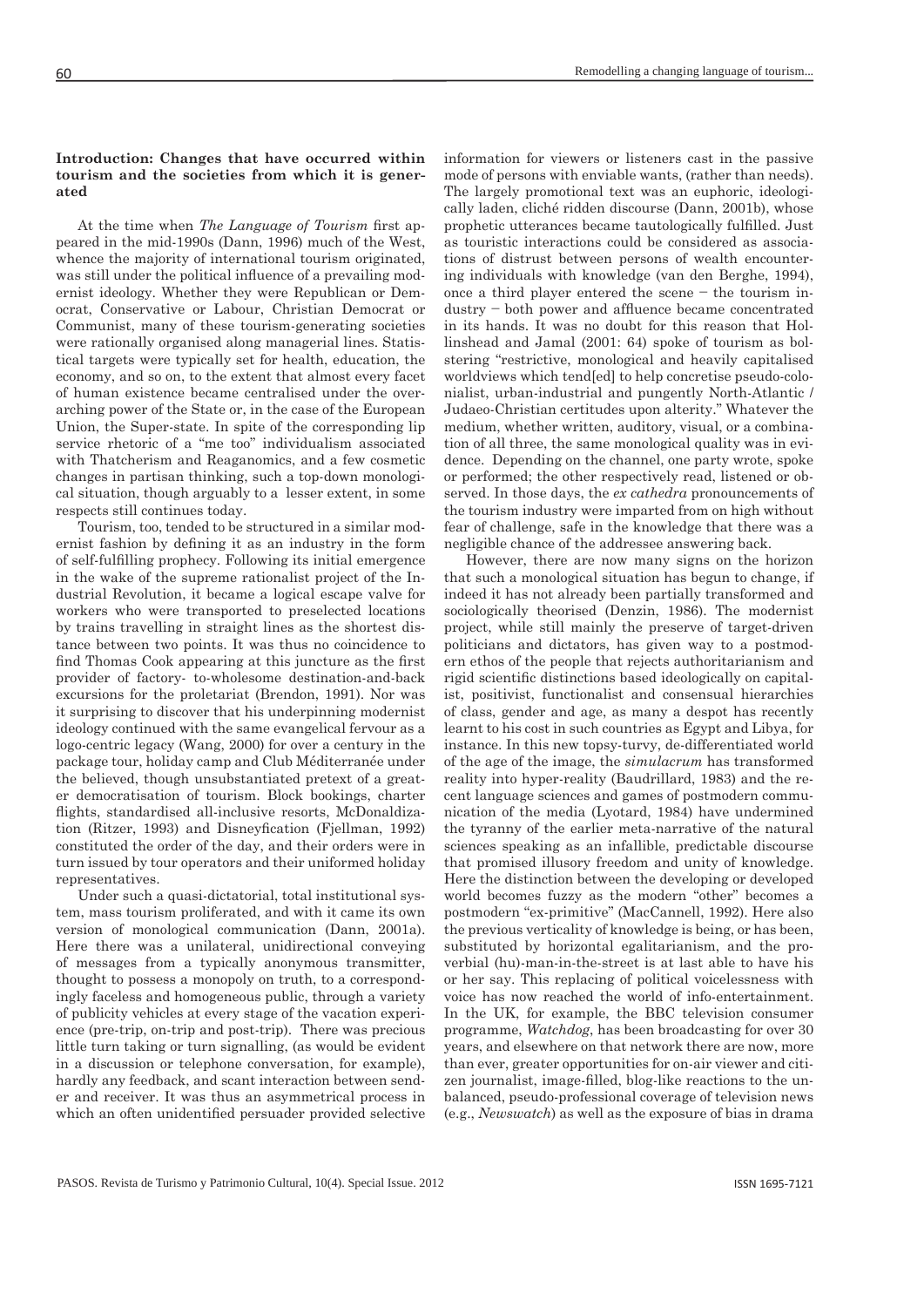and documentary programmes (e.g., *Points of View*), with simultaneous responses from producers to their critics.

Within the last fifteen years, and thanks to the advent of the Internet, this electronic medium of worldwide communication has ensured that it has become a key location for the pleas of consumers to be heard. Companies, in turn, have the opportunity of responding to their dissatisfied clients, and the latter can provide additional feedback as to how their complaints have been addressed. All this verbal to-ing and fro-ing is moreover conducted in the public domain, so that those similarly afflicted can join in the discussion with accounts of their own related experiences.

As regards tourism and how it is handled by television can be gauged from the previously mentioned *Watchdog* programme. Here issues are often taken up on behalf of vacationers and those responsible (e.g., tour operators, airlines) are confronted on a live show about the non-fulfilment of their promises. Typically, matters such as the inadequate pitch of plane seats, the misrepresentation of a hotel by a brochure, unanticipated construction work at a resort, food poisoning, etc. are highlighted. Often these vignettes of disappointment and frustration are accompanied by consumer video and mobile phone coverage of the alleged service failures with voiceovers by the aggrieved parties. TV holiday shows, too, incorporate some of this *Schadenfreude* material into their popular transmissions, again using video footage supplied by the customer. Indeed, tourists are positively encouraged to take camcorders, cameras and mobile phones with them on their trips, (sometimes the equipment is supplied by the television station), if only to provide photographic evidence of their disenchantment.

In relation to the Internet, and for the past decade and a half (Buhalis and Law, 2008), there have been several avenues for word-of-mouth to assume the digital features of "Word-of-Web" (or perhaps, more appropriately, "wordof-mouse"). Here the voice of satisfaction ("word-of-wish") can be registered, as also that of dissatisfaction ("word-ofwhinge"). The channels for such communication are also quite varied, ranging from e-guidebooks (e.g., the chatrooms and travel forums provided by the likes of Lonely Planet (2004, 2011) and Rough Guides (2004, 2011)) to general (e.g., Planet Feedback (2011) ("complaint", "compliment" "question", "suggestion" of most consumer areas, but also inclusive of hotels, resorts, airlines, airports, travel agencies and cruise lines) and Complain Domain (2011) (featuring 19 countries and 7 online solicitors), or specific (e.g., Holiday Travel Watch  $(2011)$  (with guidelines on how to "prepare" (pre-trip), "take action" (ontrip) and "resolve" (post-trip), as well as "Crow's Nest" for complaints, "Calling Card" to obtain assistance while overseas and "Ceeviews" with comments), Holiday Complaints (2011) (dealing with initiated complaints; free initial advice and thereafter legal drafting in order to obtain "breakthroughs"), complaint sites that implicitly or explicitly include holidays in their list of grudges.

There are additionally plenty of online locations that

feature travel diaries or travel "blogs", (a subset of frequently updated accounts, e.g., business blogs, political blogs), wherein individuals with similar interests can communicate with one another (Dann and Liebman Parrinello, 2007). In this instance, the "travel(bl)og" is a sort of amateur, interpersonal e-travelogue using such sites as My Trip Journal (2011), (to capture memories, explore the world, plot journeys, post stories, with maps and photos), Travel Pod (2011) (the Web's original travelblog with "quick links" to destinations, guided tours, playing traveller IQ challenge and exchanging tips in forums; as well as "partners", e.g., cheap flights, cruise reviews and tips on travel with children), and I GoUGo (2011) (with over 1 million reviews and photos and 3 million+ world travellers, relating to destinations, hotels, photos and over 1 million points of interest). However, perhaps the most influential of all these sites is Trip Advisor (2011) (which helps people "plan the perfect trip" by identifying flights, restaurants, things to do, cruises, holiday rentals, photos and forums). The last all important category relates to destinations, along with accommodation and restaurants, as well as to air travel, cruises, family travel, timeshares, outdoor travel, and other Trip Advisor causes. This no holds barred site, (which attracts some 40 million users per month to its website, thereby making it "the largest and most powerful travel guide in the world" (Channel 4, 2011), can make many an hotelier extremely nervous and occasionally quite ill, on account of its candid evaluations and reviews, which, like its print media counterpart, can promote or demote. Since all these interactive channels provide collective evidence of the greater democratisation of the language of tourism, surely the time is now ripe for providing updated models that incorporate the change from one-way to two-way and three-way communication between the tourist industry, the tourist and the touree, (the last term being coined by van den Berghe (1994).

At this point, it should also be mentioned that, just as such a framework can help fill a theoretical void, so too can it establish an agenda for future empirical investigations. Indeed, it can act as a storehouse for the growing evidence which supports the contention that the adequate responses of businesses, (including travel companies), to customer grievances can achieve higher levels of satisfaction than if there were no complaint in the first place (e.g., Tyrell / Woods, 2004). It can also encourage contributions to domains where there is otherwise little research, and extend related inquiries to areas where even less attention has been paid (Lee / Hu, 2004; Schoefer / Enew, 2004; Shea / Enghagen / Khullar, 2004). Here one thinks of the vast amounts of unanalysed emails, digital photographs and text messages that tourists send to one another or which they transmit to potential tourists in the form of friends and relatives.

However, and in spite of the impressive gains made through online communication, it is still a two tier system with haves and have not's. Due to such inequalities as differences in access, broadband speed and expense, there is inevitably a "digital divide" that roughly follows the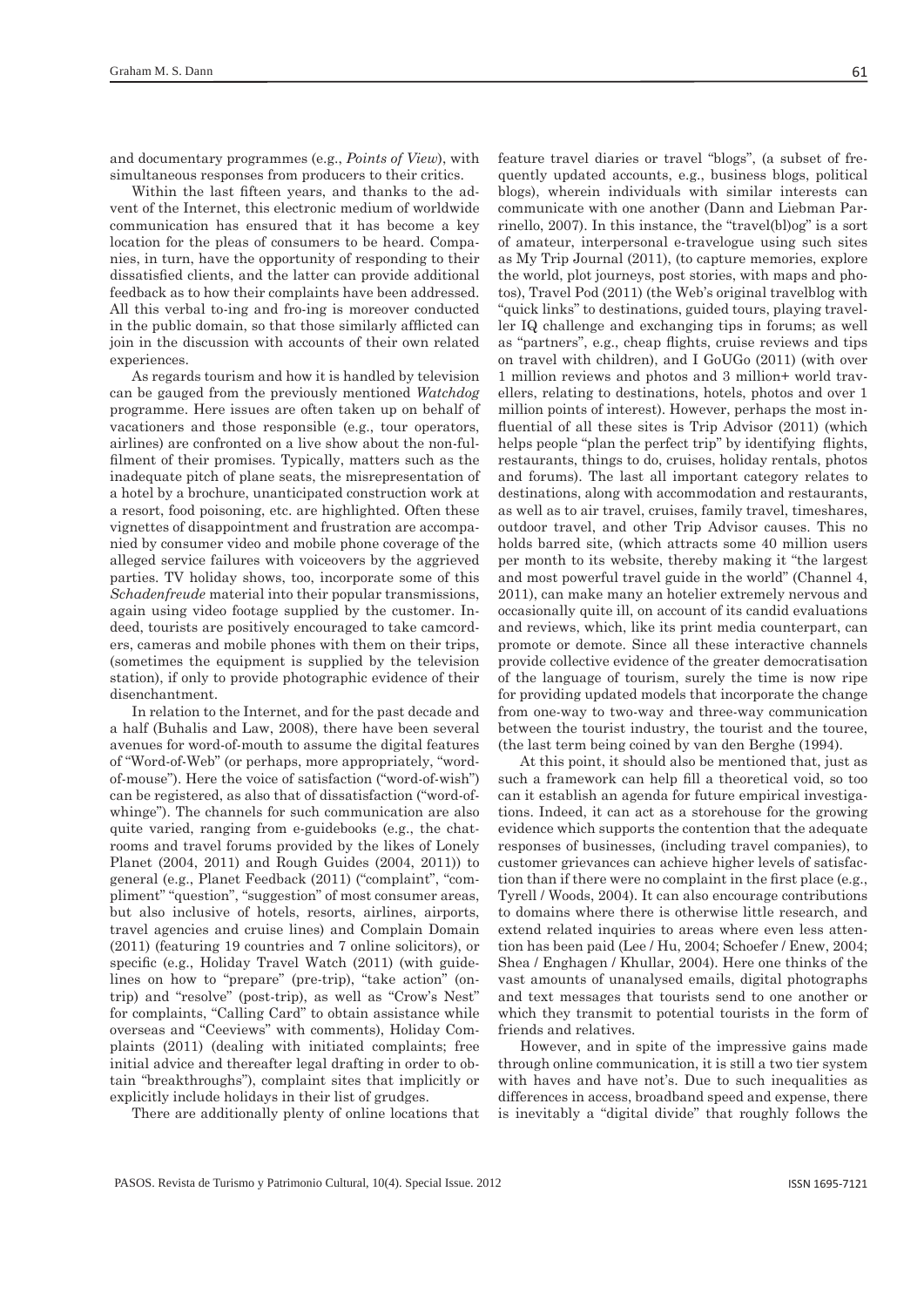contours of centre and periphery (Minghetti and Buhalis, 2010) and, in some cases, social class.

#### **Remodelling the language of tourism**

#### *Model 1: The language of tourism as monologue*

In order to become aware of these opportunities for exploring dialogue and trialogue in "the language of tourism", as also to establish their theoretical underpinning, it is necessary to provide a consecutive series of three models that encapsulates the transition from monologue to more open forms of communication.

It can be seen from table 1 that here there are nine instances of monological communication. They are predicated on three types of participants addressing themselves and each other singly, without response or significant feedback. Hence the direction of such messages is topdown from sender (arranged horizontally) to addressee (positioned vertically). Examples of each type of discourse contained in the nine possible cells are intended as illustrations that are not claimed to be either exhaustive or comprehensive. A brief cell-by-cell commentary follows, one that describes the various situations. The limitations of each implicitly suggest a potential for change.

Cell 1 is where the industry talks to itself. An instance of this type of discourse is in-house training. Here the emphasis is on information and how facts are passed down from management gurus having the necessary knowledge and experience to novices lacking such essential requirements. Teaching and research programmes standardized by the likes of the World Tourism Organisation and designed for tourism students at the graduate and undergraduate levels would also fall into this category. An example of the industry addressing tourees in a similar monological fashion (cell 7) is the *a priori* survey. Here a checklist of industry identified, close-ended questions is imposed on respondents without giving them the *a posteriori* opportunity to reply in their own open-ended, selfdefined terms *(ipsissima verba)* to issues that they, rather than the researchers, consider to be important.

However, it is cell 4, (where the industry speaks to tourists), that comprises the most familiar and frequent occurrences of monologue. Here the traditional media of "the language of tourism" are employed, (i.e., print, audio and visual media, either singly or in combination), without any feedback from the targeted audience. Brochures, for example, direct verbal and pictorial messages to potential tourists – images that are predominantly supply-driven and featuring the pull factor attributes of destinations selected by tour operators. Such one-way communication, (that can also be found in advertisements, travelogues, videos, etc.), is facilitated by other allied properties of "the language of tourism" – tautology, euphoria, sender anonymity and the assumption of receiver homogeneity (Dann, 1996). All such monologue forms part-and-parcel of the modernist project.

An example of tourist-industry monological communication (cell 2) lies in the domain of non-publicised complaints where visitors vent their feelings orally upon tourism personnel working in various sectors of the industry ranging from transportation to entertainment and hospitality, without allowing significant response to remedy the situation. Replies to hotel guest questionnaires, where there is no industry feedback to the visitor, rep-

> resent the written analogue to this type of unilateral communication, as are the responses to those "servqual" (service quality) inquiries (Weiermair and Fuchs, 1999) that purport to measure differences between expectation and reality without doing anything sufficient to remedy the resulting dissatisfaction. Here, even though the initiative has been taken by the industry, attention focuses on the unheeded discourse of the consumer.

> Monological tourist-totourist messages (cell 5) are more in evidence when the addressee is a potential tourist, ready to be persuaded by the authoritative discourse of the sender (actual tourist). Persons who attend the lectures of returning travellers, (in the tradition of those Victorian audiences who listened in po-

PASOS. Revista de Turismo y Patrimonio Cultural, 10(4). Special Issue. 2012

Table 1: The Language of Tourism as Monologue

|                  | S                           | E      | N                     | D               | F | $\mathsf{R}$        |  |
|------------------|-----------------------------|--------|-----------------------|-----------------|---|---------------------|--|
| <b>ADDRESSEE</b> | <b>INDUSTRY</b>             |        |                       | <b>TOURISTS</b> |   | <b>TOUREES</b>      |  |
| <b>INDUSTRY</b>  | (1)                         |        | (2)                   |                 |   | (3)                 |  |
|                  | In-house training sessions; |        | Complaints;           |                 |   | Local newspapers    |  |
|                  | Standardized tourism degree |        | Guest questionnaires; |                 |   | and magazines;      |  |
|                  | programmes                  |        | Servqual inquiries    |                 |   | Local radio and     |  |
|                  |                             |        |                       |                 |   | television          |  |
| <b>TOURISTS</b>  | (4)                         |        | (5)                   |                 |   | (6)                 |  |
|                  | Traditional<br>media        | of the | Lectures;             |                 |   | Unofficial notices; |  |
|                  | language of                 |        | Slide shows           |                 |   | Graffiti            |  |
|                  | tourism:                    |        |                       |                 |   |                     |  |
|                  | e.g., brochures,            |        |                       |                 |   |                     |  |
|                  | guidebooks,                 |        |                       |                 |   |                     |  |
|                  | travelogues                 |        |                       |                 |   |                     |  |
| <b>TOUREES</b>   | (7)                         |        | (8)                   |                 |   | (9)                 |  |
|                  | A priori surveys            |        | Orders                |                 |   | <b>Instructions</b> |  |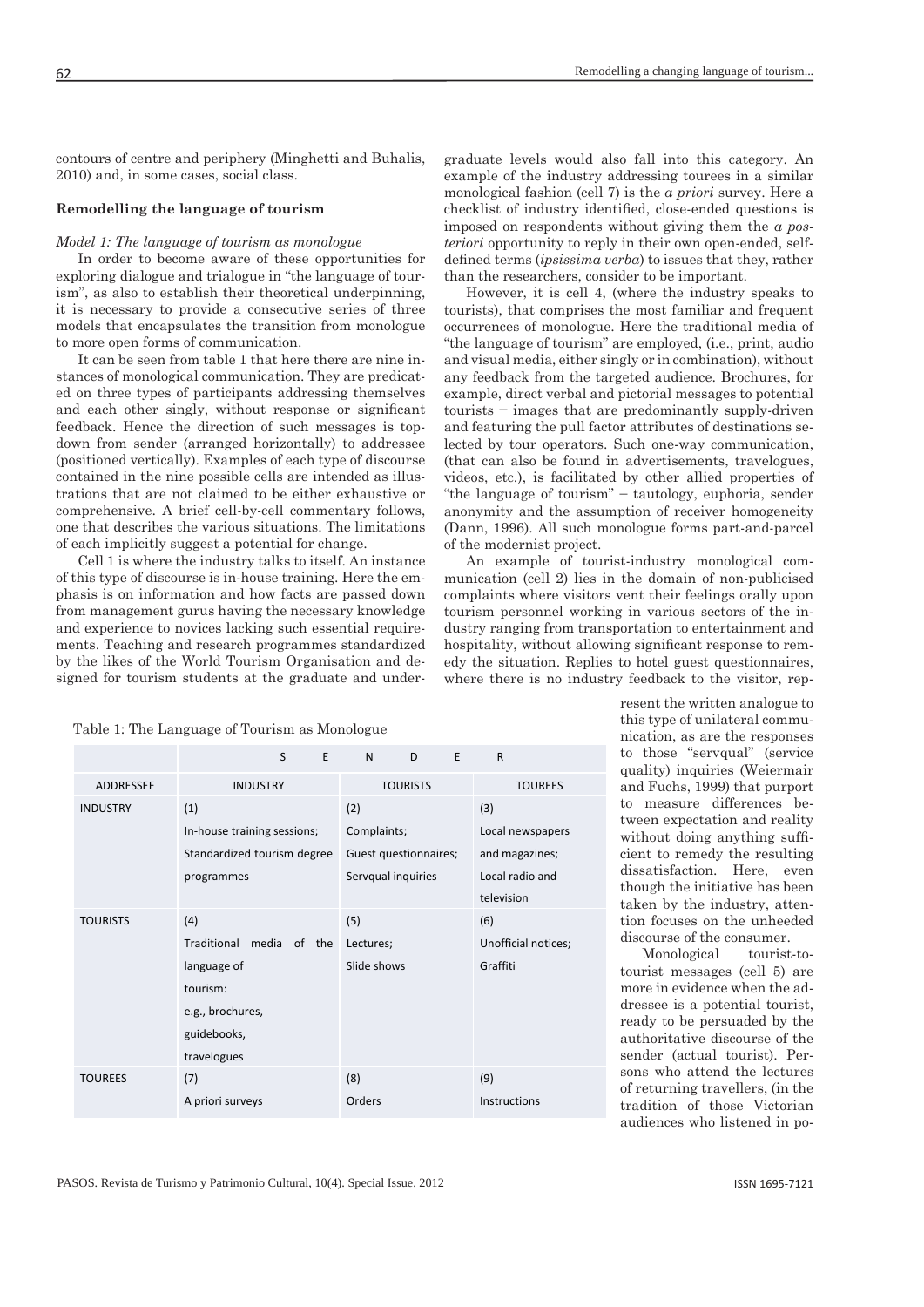lite silence to the exploits of imperial explorers sponsored by prestigious scientific societies), illustrate the situation, as do their contemporary equivalents who attend the uninterrupted slideshows of their unchallenged, though knowledgeable and experienced, friends and relatives, thereby allowing the latter to gain status points at the expense of the former. Of course, these types of communication may not be entirely monological, particularly where their imaginative speakers encourage debate. However, if they are structured more formally in the framework of a prepared or even spontaneous question and answer session, the direction of communication is still vertical from sender to addressee without much opportunity for the latter to participate.

Cell 8, tourist-touree monologue, is typified by tourists issuing orders to members of the host population. Here such asymmetrical communication depends on an assumed role of super-ordination in the tourist and a corresponding imputed role of sub-ordination in the touree, which together indicate expected compliance from the latter. Where the host also forms part of the tourism industry, this type of communication is of the cell 2 variety, (cf. Mayo and Jarvis, 1981 for an example of a belligerent hotel guest shouting commands at a bar tender). Only where it extends to residents more generally, is it of the cell 8 variety.

Turning to touree-initiated monologue, cell 3 comprises those cases where the visited address the industry. Typical media for such communication are the local press and radio call-in programmes, particularly where members of the host society are well educated and articulate and where their informed observations are frequently met with disdainful sullen silence from the tourism authorities.

Cell 6 relates to touree-tourist monologue. An example of such communication is the unofficial notice. This is a written, and sometimes illustrated message that does not necessarily emanate from the industry (cf. Dann, 2003), but rather from members of the host community. Like tourism notices (cell 4), however, it can range from a simple request, for example, "please do not park in front of these gates" to a more threatening order, (e.g., "penalty for improper use  $\pounds1,000$ , the main difference being that the implied sanction of the former lacks the authority of the latter. Graffiti also constitute an instance of toureetourist monologue, where typically a message denotes extremely unwelcome attitudes towards visitors (e.g., 'Yankees, go home!'). Yet of this rarely studied unobtrusive measure, it is difficult to think of any cases where tourists have answered back (Kilroy, 1983) by inscribing their own "writings on the wall" as similarly insulting counter-messages. That is why the nature of this type of communication is essentially monological.

Finally, cell 9 relates to touree-touree monologue. Here an example is the unidirectional instructions that residents leave for one another as they go about their daily lives. Like the unofficial notices of cell 6, these messages do not have the official backing of the industry.

#### *Model 2: The language of tourism as dialogue*

Here in model 2 (Table 2) it is evident that the major difference between dialogue and monologue is that the three key players of the industry, tourist and touree, instead of being considered separately and solely as either senders or addressees, are now regarded as combining both roles, if not simultaneously, then at least consecutively. As a result, and because it is not always possible to identify the initiator of the communication, it means that, in table 2, three of the former nine cells from table 1 are reiterated, i.e., cells 2, 3 and 6 respectively repeat information contained in cells 4, 7 and 8. For that reason, illustrative examples and commentary are correspondingly reduced.

First there are the instances of internal dialogue – the industry, tourists and tourees communicating as both sender and addressee among themselves.

In cell 1, where message and response are limited to the industry, increased egalitarianism can lead to conversations among equals, as in the brainstorming associated with advertising campaigns, the designing of logos, branding exercises and discussions of the results of customer surveys. True, there has been relatively little academic research of such dialogue, (apart from occasional mentions in such texts as Morgan and Pritchard, (2000)), but missed opportunities do not render the topic any less important.

When it comes, in cell 5, to tourists "talking" to fellow tourists (e.g., via e-mails, "blogs", word-of-mouth), it is important to acknowledge that the sort of dialogue that takes place between equals can occur in any of the following stages of a holiday:

- Pre-trip: potential tourists consult actual tourists who have already experienced a given destination. A good example would be Cruises. Co. UK (2011). According to its website, with approximately 21,000 members in its "all aboard" forum, future passengers can get in touch with persons going on the same ship as themselves as well as compare notes about previous voyages.
- On-trip: actual tourists communicate with fellow travellers; such tourists speak to friends and relatives back home, e.g., by sending digital photos, e-mails and text messages. The recipients, in turn, can become potential or actual tourists, or, in cases where the messages are indicative of dissatisfaction, may be dissuaded from travelling to a particular place.
- Post-trip: actual tourists give accounts of their experiences to friends and relatives (cf., on-trip above).

There is thus a constant dialogue across the three timeframes, a process that is as iterative and circular as the phenomenon of tourism itself. To the channels of communication previously identified from cells 2 and 4, can be added *inter alia* the contents of conversations (word-of-mouth). A sub-set of the latter comprises "overheards", picked up by "systematic lurking" (Dann, Nash and Pearce, 1988: 28) and often on location. There are also confessions, more intimate one-to-one conversations that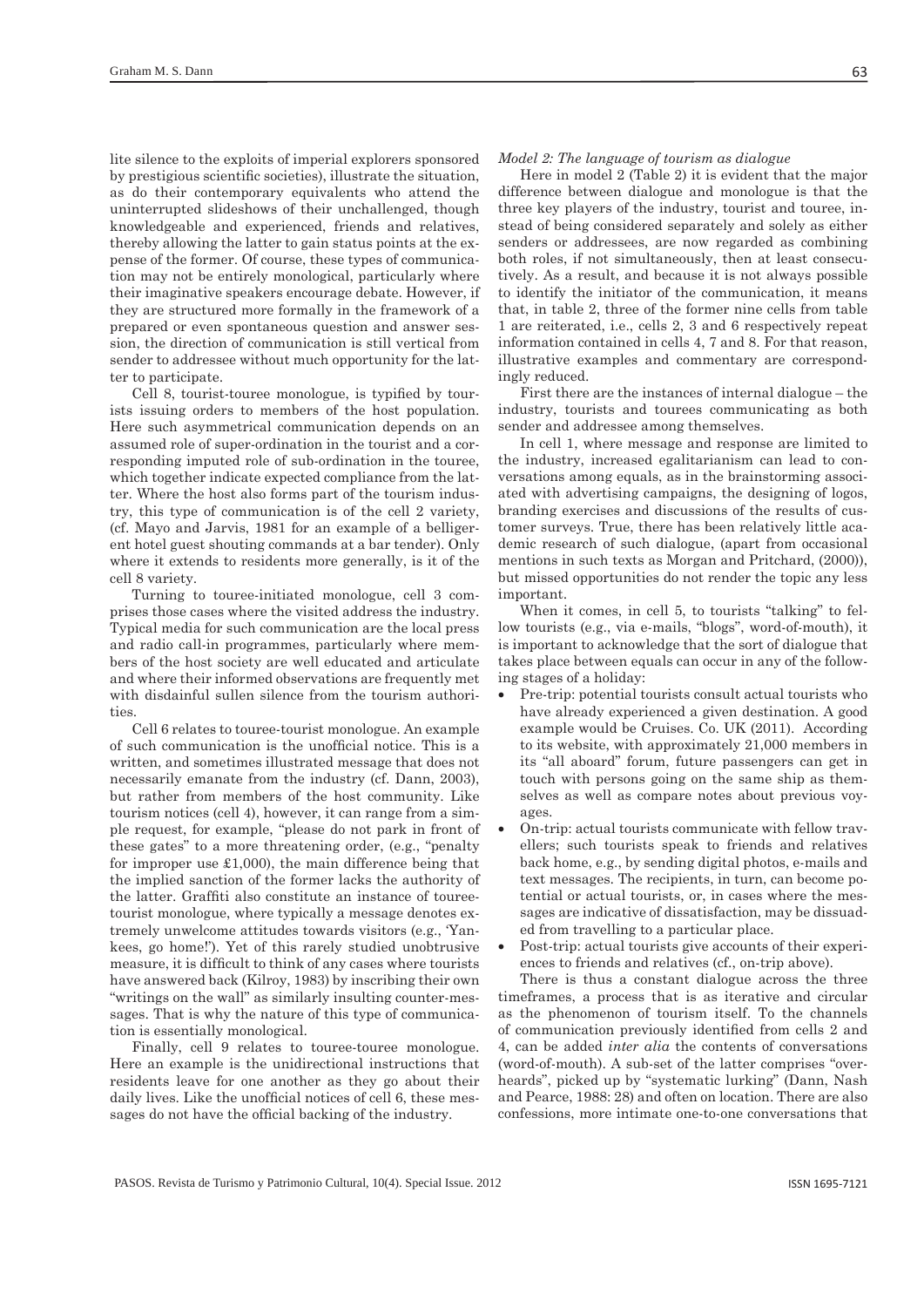64

|                   | SENDER<br>A N D<br>ADDRESSEE |                        |                     |  |
|-------------------|------------------------------|------------------------|---------------------|--|
| <b>SENDER AND</b> | <b>INDUSTRY</b>              | <b>TOURIST</b>         | <b>TOUREE</b>       |  |
| ADDRESSEE         |                              |                        |                     |  |
| <b>INDUSTRY</b>   | (1)                          | (2)                    | (3)                 |  |
|                   | Advertising/                 | As $(4)$               | As (7)              |  |
|                   | Brain storming;              |                        |                     |  |
|                   | In-house discussion          |                        |                     |  |
|                   | of analysed data             |                        |                     |  |
| <b>TOURIST</b>    | (4)                          | (5)                    | (6)                 |  |
|                   | Telephone;<br>Letter;        | Conversations;         | As $(8)$            |  |
|                   | feedback<br>Internet         | Consultations;         |                     |  |
|                   | sites;                       | Word-of-Web:           |                     |  |
|                   | guidebook<br>Online          | overheards;            |                     |  |
|                   | forums;                      | confessions; blogs; e- |                     |  |
|                   | Communication<br>with        | mails; word-of-mouth   |                     |  |
|                   | holiday reps;                | accounts<br>οf         |                     |  |
|                   | TV consumer                  | experiences;           |                     |  |
|                   | programmes                   | Virtual<br>tourist     |                     |  |
|                   |                              | communities            |                     |  |
| <b>TOUREE</b>     | (7)                          | (8)                    | (9)                 |  |
|                   | Focus groups;                | Home-stays;            | Children's essays;  |  |
|                   | Local print media;           | Tribal TV;             | Children's drawings |  |
|                   | Local radio and TV           | Jungle tours;          |                     |  |
|                   | with responses;              | Marginal people,       |                     |  |
|                   | A posteriori survey          | e.g., beachboys        |                     |  |

Table 2: The Language of Tourism as Dialogue. *Model 2: The language of tourism as dialogue.* 

are often conducted between strangers (e.g., in an airport, on a plane). Here reciprocal anonymity, and occasionally common fear of flying or mutual love of alcohol, often encourages the uninhibited sharing of secrets, thereby possibly contributing to greater discourse validity than if the two parties are merely responding to researcher-driven items on a questionnaire. Finally, cell 5 comprises what have been called "virtual tourist communities" (Wang, Yu and Fesenmaier, 2002). As the name suggests, these are online tourist communities that serve the consumer needs for communication, information and entertainment, by supplying travel information, tips, transactions, relationships and even possible travel companions. Members are connected via the four basic needs of interests, relationships, fantasy and transaction. By way of summarising the foregoing analysis, Wang et al (2002: 416) conclude: 'it is clear, however, that because of the experiential nature of tourism, virtual tourism communities will provide a substantial foundation with which to foster communication among and between travelers and the industry.'

Cell 9, where tourees communicate among themselves, has received a certain amount of attention from scholars, especially in academic research into tourism's impact on destination communities. However, the focus tends to be behavioural rather than sociolinguistic. Rarer examples of the latter are Crick's (1989) study of schoolchildren's descriptions of tourist hippies in Kandy, Sri Lanka, and Gamradt's (1995) investigation of Jamaican students' drawings of visitors to that Caribbean island. Interestingly, both inquiries deal with young people, who can be considered more likely to provide responses of greater validity than their supposedly more sophisticated elders. "Out of the mouths of babes…"

Second, there are instances of external dialogue:

- Industry-tourist / tourist-industry: cells 2 and 4.
- Industry-touree / touree-industry: cells 3 and 7,
- Tourist-touree / touree-tourist: cells 6 and 8.

As far as industry-tourist-industry dialogue is concerned, instead of content/semiotic analyses of the topdown monological discourse of such media as brochures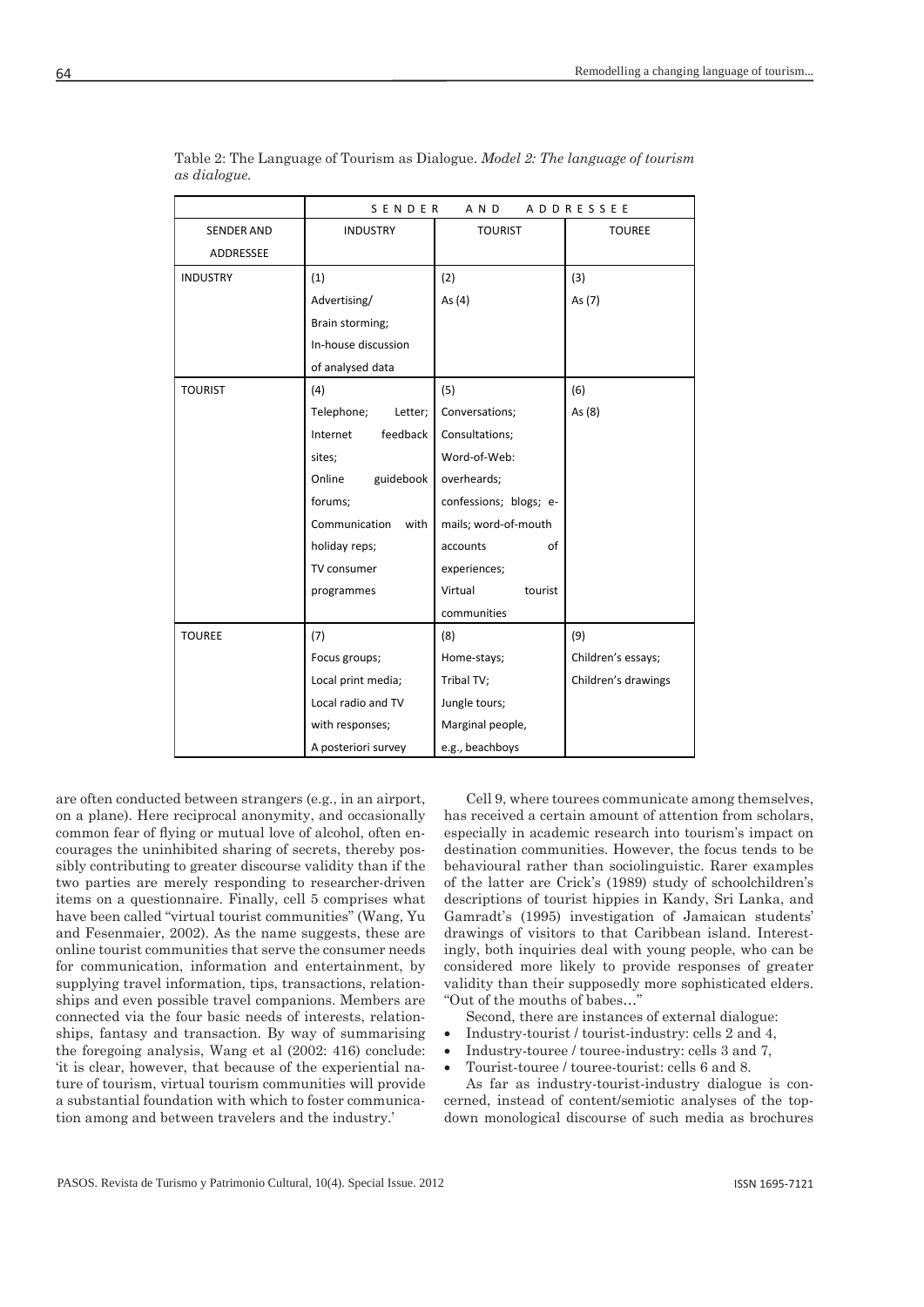and NTO catalogues, attention can now centre on the dialogical responses that the industry offers to the complaints of tourists. Such replies can be by letter, by phone or via digital communication. Since the first two channels are not normally accessible to the public, (except respectively via letters to the editors of newspapers or radio/ television call-in programmes), it is mainly through the Internet that such dialogue is in greatest evidence.

Verbal feedback by tourists to holiday tour representatives (reps) also allows an operator to identify instances of service failure with a view to correcting them. The previously mentioned TV consumer programmes additionally provide sectors of the tourism industry with the opportunity to respond to areas of tourist dissatisfaction in a live setting. However, there is an added risk here, in that the victim's poorly stated case on account of accompanying incoherent rage is often mediated by the programme presenter who is typically a journalist eloquently putting forward that side of the argument with the further hope of a newsworthy story.

Once tourist-industry communication is digital, the addressee becomes even more exposed, since the Internet has potentially a far wider audience than a local, regional, national, or even international television station or broadcaster such as the BBC or CNN. Yet those firms which do deal adequately with tourist complaints often witness increases in customer satisfaction, retention and loyalty (Tyrell and Woods, 2004: 183-184). Typically, bottom-up e-communication puts tourists in touch with operators, airlines, hotels, etc., via third party sites whose drop- down menus contain such options as compliment, complaint and comment. Depending on the sector, each of these components has a series of sub-aspects that can accommodate most grievances and areas of satisfaction. Thus Planet Feedback (2004) for instance, after identifying the relevant company, (e.g., Hilton hotels), used to allow selection from frequently encountered topics, (e.g., check-in, checkout, food service, front desk and housekeeping). However, while this sort of feedback was commendable, the agenda were still *a priori* and not as dialogical as if they had been articulated by the customer in *a posteriori* terms.

Some tourist board Websites also provide potential opportunities for tourists to communicate with the industry, as do online guidebooks. The latter are highly sophisticated and thoroughly democratic. Indeed, almost a decade ago, Lonely Planet (2004), for example, (even then available in English, French, Spanish and Italian), allowed travellers to communicate via e-mails, letters and travel blogs. Its interactive *Thorn Tree Forum* was open to discussions of experiences, and the rating of accommodation and restaurants, etc., whose assessments could provide current appraisals long before the appearance of the next published edition of the printed guide bringing information that might well be out-of-date by the time it reached the bookstores. Indeed, these various types of communication were so comprehensive that they were classified by country and region. Potential travellers who had yet to visit a given destination could also post queries and receive answers from others who had recently been there or were actually *in situ* (e.g., news about the latest Maoist attacks in Nepal). As a matter of fact, these voices of experience might well have had greater accuracy than such alternative official sources as the Foreign and Commonwealth Office (UK) or State Department (USA).

Today, Lonely Planet (2011) with over 500 travel guides covering some 195 countries, (with downloadable pdf chapters), can boast that its *Thorn Tree Forum* is now "the oldest travel community on the Web". Its material is currently arranged in five broad categories or "branches": *Departure Lounge* (countries), *Lobby* (e.g., travel technology, travel on a shoestring, travellers with disabilities), *Check in* (all about LP, community FAQs, guidebook updates), *Tree House* (culture vultures, travel bloggers, women travellers), *Sell, Swap and Meet Up* (house sitting and swapping, travel companions). LP has the following words of encouragement for potential members of the forum: 'Join fellow travellers to exchange travel information, advice, hints and tips. Get help, get connected, get inspired and have your say. Our community guidelines and community FAQs will help you get started. When you're ready, sign in and start posting by choosing the right forum branch for you.' Seven years ago, competitor Rough Guides (2004), with similar offerings, even had a chat room discussing the merits and disadvantages of its own publications when compared with rival guidebooks. Possibly more high tech than LP, Rough Guides (2011) today claims to comprise some "700+ travel guides, e-books, apps, maps and phrasebooks", as also access to millions of digital photos. It has 200 travel destinations described as "ultimate travel experiences" and a corresponding eschatological sounding book entitled *Make the Most of Your Time on Earth*. It additionally carries other "life is for living" titles that are not necessarily travel related such as *Babies and Toddlers*, *Conspiracy Theories*, *Future*, *Chick Flicks*, *Happiness*, and *Next Big Thing*. Digital offerings include RG mobile, travel podcasts and e-books, as well as inevitable links to Twitter and Facebook. A similar facility for digital counselling can be found in the previously mentioned *Trip Advisor* which can sometimes give unprejudiced (?) reviews of tourist accommodation, transport, etc., with many money-saving tips. Often these reviews can be found on hotel websites that are included among the offerings of online travel agents such as *Expedia* and *Travelocity*.

Industry-touree dialogue is found in cells 7 and 3. Now, where the monological accent was previously on imposing industry led concerns on host communities, there is currently extra scope for listening to the voices of destination residents. Here, instead of the old stimulus-response quantitative surveys, grounded theory qualitative issues can be tackled via an *a posteriori* approach that can be accommodated via ethnographic research and focus groups. One area that is particularly appropriate for this type of treatment is the self-imagery that destination people would like to project of themselves, their aspira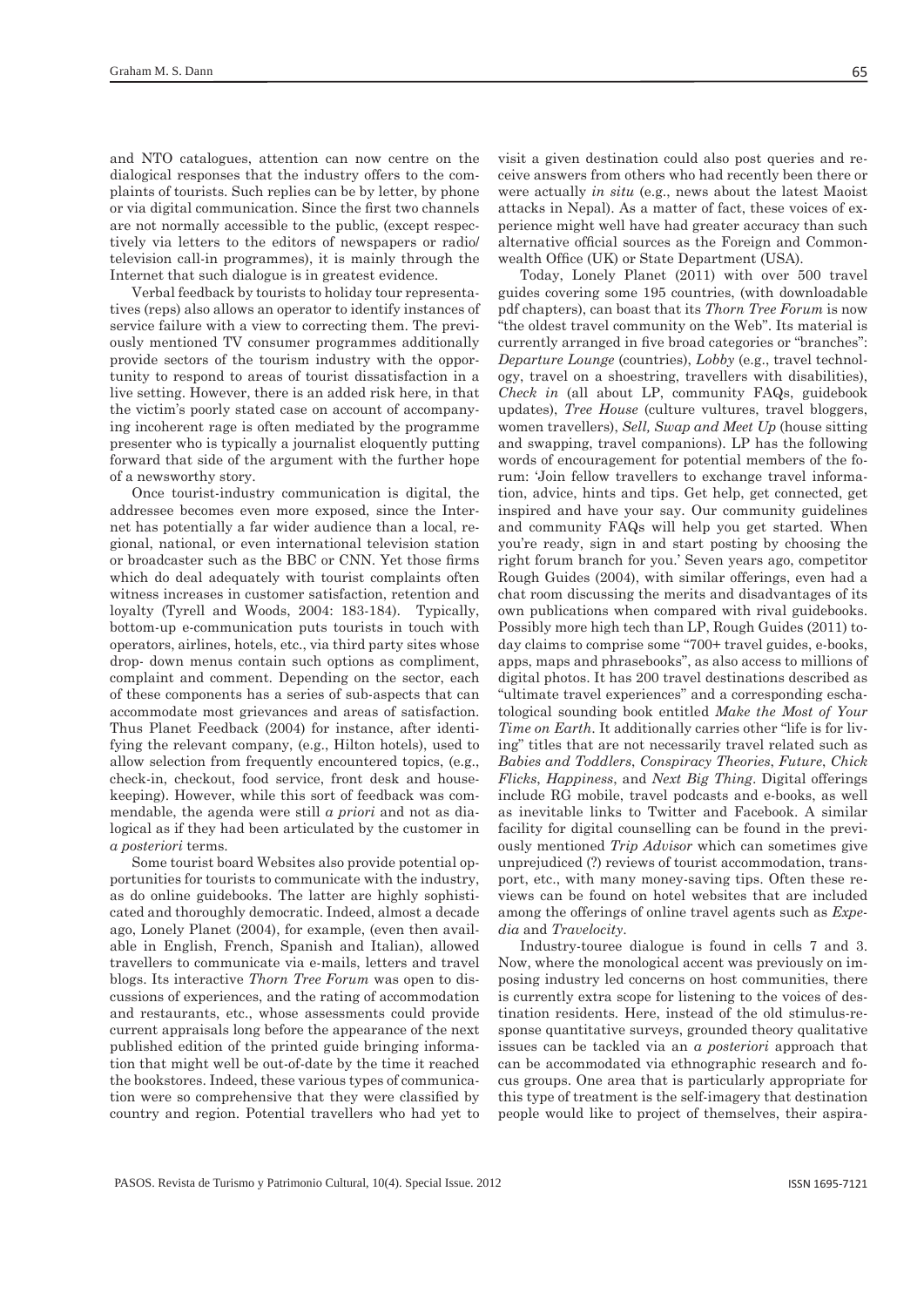tions, goals and quality of life.

Turning to touree initiated dialogue, here the emphasis is also on destination people communicating with the industry. Usually the relative powerlessness of these residents means that they only do so indirectly, for instance, in local newspapers through letters to the editor, or via local radio call-in programmes. The authorities often reply to these voices of dissent in the same media (in the latter case they are typically asked to do so by the programme's moderator in order to achieve "balance"). Here the industry lets the aggrieved tourees know how fortunate they are in deriving the economic benefits of tourism in exchange for relatively lower social and cultural costs. Dann's (2004a) analysis of Barbadians' adverse reactions to their patronising portrayal in the American TV soap opera, *The Bold and the Beautiful*, is an instance of this comparatively rare genre. In this example, locals rightly object to their being allocated roles of primitive extras, as little more than pre-modern natives running around in grass skirts, living in rickety shacks and drawing water from a standpipe. However, and as they vociferously point out in one of the island's newspapers, the truth of the matter is that they have a far higher literacy rate than their US audience and are quite *au fait* with the latest technology. This type of communication, therefore, is a method of de-othering or self-image projection, what Hollinshead (1993) calls "dis-identification". Elsewhere, and perhaps more traditionally, such communication has been referred to as "resident responsive tourism" (Ritchie, 1993; Goeldner and Ritchie, 2009). Spanish speakers, on the other hand, tend to use the expression *turismo comunitario* (Ruiz-Ballesteros and Hernández-Ramirez, 2010), albeit conveying a similar meaning. However, in spite of its merits, there are some disadvantages, namely the tendency to treat local community involvement from a functionalist point of view, and hence as homogeneous and free from cultural constraint (Blackstock, 2005)

Tourist-touree dialogue (cells 8 and 6) is less frequently encountered since it is typically associated with the sharing of accommodation or some other host-tourist experience (e.g., dining) that previously, under a regime of mass tourism, was only undertaken with fellow tourists. Going under the name of "alternative tourism" (or one of its many forms), more so perhaps when home-stays are organised by the tourism industry (e.g., agro-tourism), here the emphasis is rather on direct tourist/host interaction. An interesting televised variant of such dialogue can be found in those quasi-anthropological programmes where intrepid, present-day explorers live with remote "natives" and share their broadcast experiences with a home-based audience. Such was the case of a six-part series put out by the British Broadcasting Corporation (2005) under the suitable caption "Tribe". The last of these episodes saw one Bruce Parry engaging with the Sanema people of Venezuela and other programmes witnessed him undergoing dangerous initiation rites and partaking of strange food. Where this type of offering differs from other reality TV shows, (e.g., *I'm a Celebrity: Get Me out of Here*,

*Big Brother*), is that the latter, focusing on pain suffered among equals, deliberately exclude locals.

 Then there are those situations where tourees take the initiative in communicating with tourists. At the community level, they are exemplified by such "fair trade" practices as visitors shopping for souvenirs in Patan's Jawalakhel Handicraft Centre, thereby helping elderly and poor emigré Tibetans in Nepal (Reed, 2002: 164). They are likewise evident in Kathmandu's Ladybird Gift Shop retailing dolls and paper products in support of an organisation for girls at risk (Reed, 2002: 165). Toureetourist communication is also illustrated by locally organised jungle tours in Chiang Mai, Thailand (Cohen, 1989). Here the asymmetry of the discourse between tourists and indigenes has been analysed by Cohen and Cooper (1986). At the one-to-one individual level, host-guest dialogue is epitomised by tourist-beach boy encounters in Barbados, an interesting example of negotiated role reversal and corresponding imputation of motive (Karch and Dann, 1981). Like other instances of sex tourism also falling into this category, in beachboy tourism there is a dialogical trade-off between wealth (tourists) and knowledge (tourees) (van den Berghe, 1994). However, such communication is far from symmetrical, and is ultimately based on First World / Third World disparate power relationships (Karch / Dann, 1981).

# *Model 3: The language of tourism as trialogue*

Finally, there is trialogue where three types of communication are envisaged according to the initiator of the discourse, but ultimately relying on self-reflexivity combined with the responses of the other two parties taken together. In some instances the direction of the dependency is reversed, as in the role switching between sender and addressee. Whatever the situation, however, it manages to unite internal and external communication into a three-way process. Hence a change in numeration from the previous two models.

The first case of trialogue is industry driven, the result of internal debate (need identification) and joint dialogue with tourists and tourees. An example (Cell 1) is a "meet the people" initiative. Jamaica, being one of the first places to introduce such a programme successfully, saw the Tourist Board (industry) persuading locals that it would be to their benefit to share their common interests with visitors. Tourists were similarly encouraged to interact with Jamaicans on an equal footing and soon "meet the people" became a regular feature of tours highlighted in overseas brochures (e.g., The Travel Collection, 2005). The experiment was also conducted, (some would say "begun"), on cruise-ships where families from upcoming Jamaican ports-of-call joined the cruise prior to the passengers' arrival, thereby familiarising the latter with what lay in store for them. There was also the hope that, as a result of this one-day "taster experience", cruise ship excursionists would at a later date return to the island in the role of more lucrative long stay visitors.

An instance of tourist-initiated trialogue (cell 2) is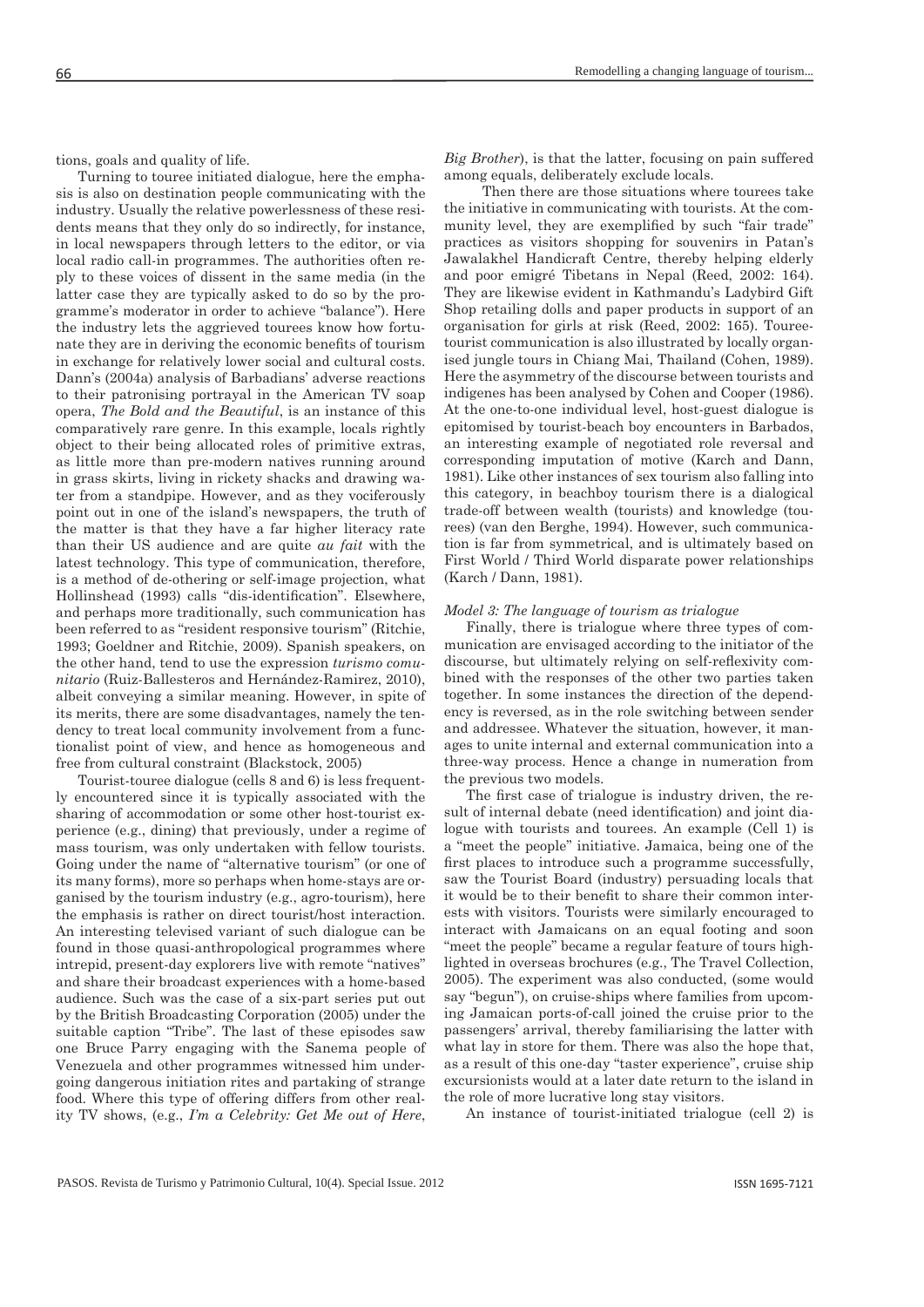|                   |                 | SENDER AND ADDRESSEE |                       |
|-------------------|-----------------|----------------------|-----------------------|
|                   |                 | INITIATOR            |                       |
| <b>SENDER AND</b> | <b>INDUSTRY</b> | <b>TOURIST</b>       | <b>TOUREE</b>         |
| <b>ADDRESSEE</b>  |                 |                      |                       |
|                   | (1)             | (2)                  | (3)                   |
| <b>INDUSTRY</b>   | Meet the people | Volunteer tourism    | Grass route tours;    |
| <b>TOURIST</b>    |                 |                      | Tsunami;              |
| <b>TOUREE</b>     |                 |                      | Community informatics |
|                   |                 |                      |                       |

Table 3: The Language of Tourism as Trialogue

that variant known as "volunteer tourism" (Wearing, 2002). Here worthwhile Third World projects are identified and persons are encouraged to participate in them by paying their own way and helping disadvantaged others. Although most of these undertakings are non-touristic in nature, (often they are environmentally oriented), and all are located in developing countries, the act of joining in with local people as equals in a shared effort to improve indigenous lives (as well as those of the volunteers) can be considered touristic. For that reason, such "alternative tourism" is beneficial to the industry, particularly with the realisation that it tends to involve the more affluent type of patron.

Finally, there is touree-driven trialogue (cell 3) in which destination people send messages to the industry and tourists. Often they require assistance if their voices are to be fully heard and translated into action, as in the case of Grass Route Tours (2002) (sic) into the South African townships of Capetown, for instance. Another example of such trialogue was the Boxing Day tsunami of 2004, a disaster in which thousands of south-east Asians perished, leaving the survivors to address the outside world, (principally in English, the language of the BBC and CNN). Although much of the devastated area had once been dedicated to tourism, attainment of the *status quo ante* would now take considerable time and funding to recover. However, and just as significantly by association, many of the coastal zones that had not been affected by the floods, were similarly adversely and inaccurately portrayed as those that had been ruined. In order to remedy the situation it was essential that factually accurate appraisals should be transmitted – ones that involved locals as well as visitors and the industry.

A final instance of this type of trialogue is community informatics, a form of self-representation over the Internet, as for instance in developing the Maori Heritage Trail (Kiwi-trails) with its own portal. The community level contact is accessed by a procedure known as "Web-raising", i.e., the community "working together to create a collective asset" (Milne, Mason, Speidel and West-Newman,

2005: 109) by sharing its skills with local businesses and thereby each party learning about one another. However, there are problems in such opening up to public gaze, including that of over-authenticity (e.g., showing the gory details of hunting, using the site as a place for religious conversion and inevitably allowing it to be overtaken by advertising (the case of Baffin island – (Milne  $(2006)$ ). There are additionally difficulties in analysing community-based tourism if essentially functionalist models are being employed, along with the assumptions of homogeneity and cultural constraints to local control (Blackstock, 2005).

## **Conclusion**

Although it can be a hazardous exercise to predict future trends in tourism and parallel developments in theory and method, a general attempt in this direction has already been undertaken in relation to Toffleresque, Simmelian and open-ended versions of reality (Dann, 1999). More specific examples provided here follow the latter approach in relation to one recent paradigm – that of tourism as language. However, while several scenarios of likely change have been outlined, along with their implicit potential in research, it should be evident that not every possibility has been envisaged by the three models. Nor has it been spelt out, other than by passing references to modifications in the surrounding social ethos, exactly how the transition is effected from monologue to dialogue and trialogue. Given limitations of space, that must constitute an area for further inquiry.

For the moment, though, if one takes an instance of traditional monological communication from the industry as sender to the tourist as addressee (Table 1, cell  $4$ ) – the package tour brochure – which still exists on account of its relative cheapness to produce and high conversion rate – does it mean that this type of print medium will continue in its present format when there have been alterations in other parallel media (e.g., the interactive nature of Web-based guidebooks, the transition from travelogue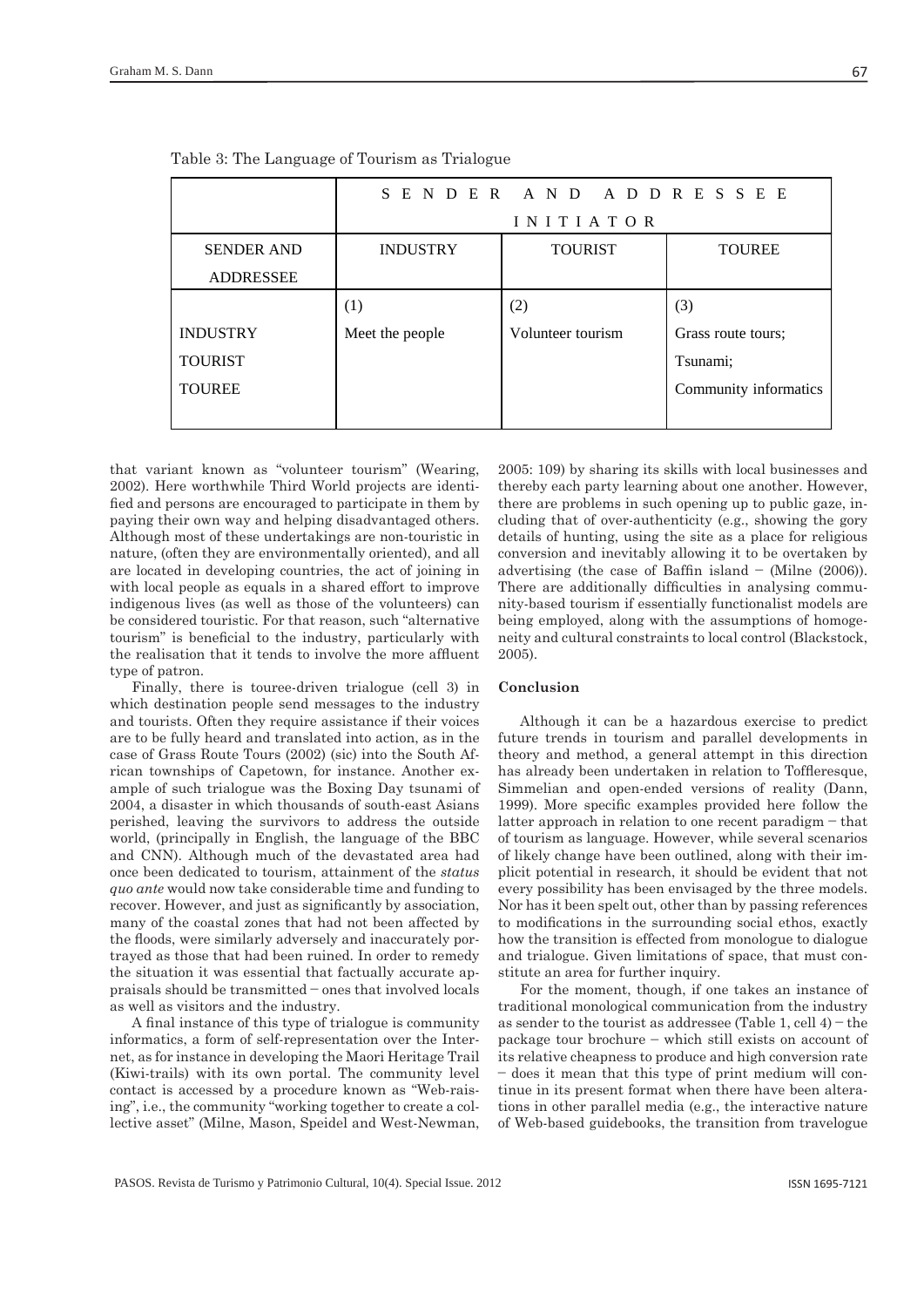to travelblog)? In other words, why should there not be a respondent-friendly, interactive brochure that allows potential tourists to take virtual tours of resorts, listen to what previous visitors have to say about a given place and even perhaps include the voices of the destination people as to how they relish having outsiders in their midst? It is this last area where the least progress has been made, but it is surely one where, if the foregoing trends to dialogue and trialogue develop as outlined, one can expect the greatest transformation.

That said, it should be remembered that it is also possible that some of the old monological ways of tourism promotion may continue to be perpetuated on account of vested interests and lack of openness to change. Whereas a few enlightened sectors of the industry now see the advantages of adequately and publicly responding to their customers, there are still several die-hards who prefer to abstain. Apparently they do not see the need to reply to complaints at all, justifying their myopic position in terms of unnecessary expense (Tyrell and Woods, 2004: 184-185).

Thus there are two possible scenarios of the future development of "the language of tourism" – one denying change, the other promoting it. The former is pessimistic; the latter is optimistic. The first signifies even more control by the industry over those who gaze – tourists (Urry, 1990) and those who make a spectacle of themselves – tourees (van den Berghe, 1994). The second means greater liberation for the visitor and the visited as they free themselves via resident-responsive tourism from the shackles of monological publicity to greater dialogical and trialogical employment of self-imagery.

Ontologically, these two positions are respectively rooted in the perennial tension between one and many. Epistemologically they are grounded in the *a priori* innate ideas of Plato or in the *a posteriori*, sensory-derived concepts of Aristotle (Dann, 2004b; (2008)). This article, if nothing else, should act as a constant reminder that the meanings structuring tourism as a facet of contemporary existence represent an ongoing struggle between these two dichotomous worldviews. However, they can only be fully revealed by stripping off the manifest content of messages of "the language of tourism" and by exposing their latent layers of connotation and the ideologies that underpin them.

#### **References**

- Baudrillard, Jean
- 1983 *Simulations*. New York: Semiotext(e), Foreign Agent Press.
- Blackstock, Kirsty
- 2005 A critical look at community based tourism. *Community Development,* 40(1): 39-49.

Brendon, Piers

1991 *Thomas Cook: 150 years of popular tourism*. London: Secker and Warburg.

- British Broadcasting Corporation
- 2005 *Tribe*. BBC2 television, 3 January, 10 January, 17 January, 24 January, 31 January, 7 February.
- Buhalis, Dimitrios and Law, Rob
- 2008 "Progress in tourism management: Twenty years on and 10 years after the Internet: the state of e-tourism research". *Tourism Management* 29(4): 609-623.
- Channel 4 TV
- 2011 "Attack of the Trip Advisors". *Cutting Edge*, 31 October, 2100-2200.
- Cohen, Erik
- 1989 "Primitive and remote: Hill tribe trekking in Thailand". *Annals of Tourism Research* 16(1): 30-61.
- Cohen, Erik / Cooper, Robert
- 1986 "Language and tourism". *Annals of Tourism Research* 13(4): 533-563.
- Complain Domain
- 2011 http://www.complaindomain.com (accessed 23 June; currently this site is unavailable).
- Crick, Malcolm
- 1989 "The hippy in Sri Lanka: A symbolic analysis of the imagery of schoolchildren in Kandy". *Criticism, Heresy and Interpretation* 3: 37-54.
- Cruises.co.uk
- 2011 http://www.cruises.co.uk (accessed 20 June)
- Dann, Graham
- 1996 *The language of tourism*: *a sociolinguistic perspective*. Wallingford: CAB International.
- Dann, Graham
- 1999 "Theoretical issues for tourism's future: Identifying the agenda". In Pearce, Douglas / Butler, Richard (Eds.), *Contemporary issues in tourism development* (pp.13-30). London: Routledge.

Dann, Graham

- 2001a "The language of tourism as monologue". Paper presented to the colloquium *Worldscape 21*: *the communicative power of tourism*, research committee on international tourism of the International Sociological Association, University of Liège, Belgium, 9-12 August.
- Dann, Graham
- 2001b "Self-admitted use of cliché in the language of tourism". *Tourism, Culture and Communication* 3(1): 1-14.
- Dann, Graham
- 2003 "Noticing notices: tourism to order". *Annals of Tourism Research* 30(2): 465-484.
- Dann, Graham
- 2004a (Mis)-representing the other in the language of tourism. *Journal of Eastern Caribbean Studies* 29(2): 76-94.
- Dann, Graham
- 2004b "What Aristotle might have asked the future Alexander the Great on Mytilini: Is there anything new in tourism theory?" In *Proceedings of the symposium on Understanding tourism—theoretical advances*, University of the Aegean, Lesvos, Greece, 14-16 May 2004, (Published on CD-ROM, University of the Ae-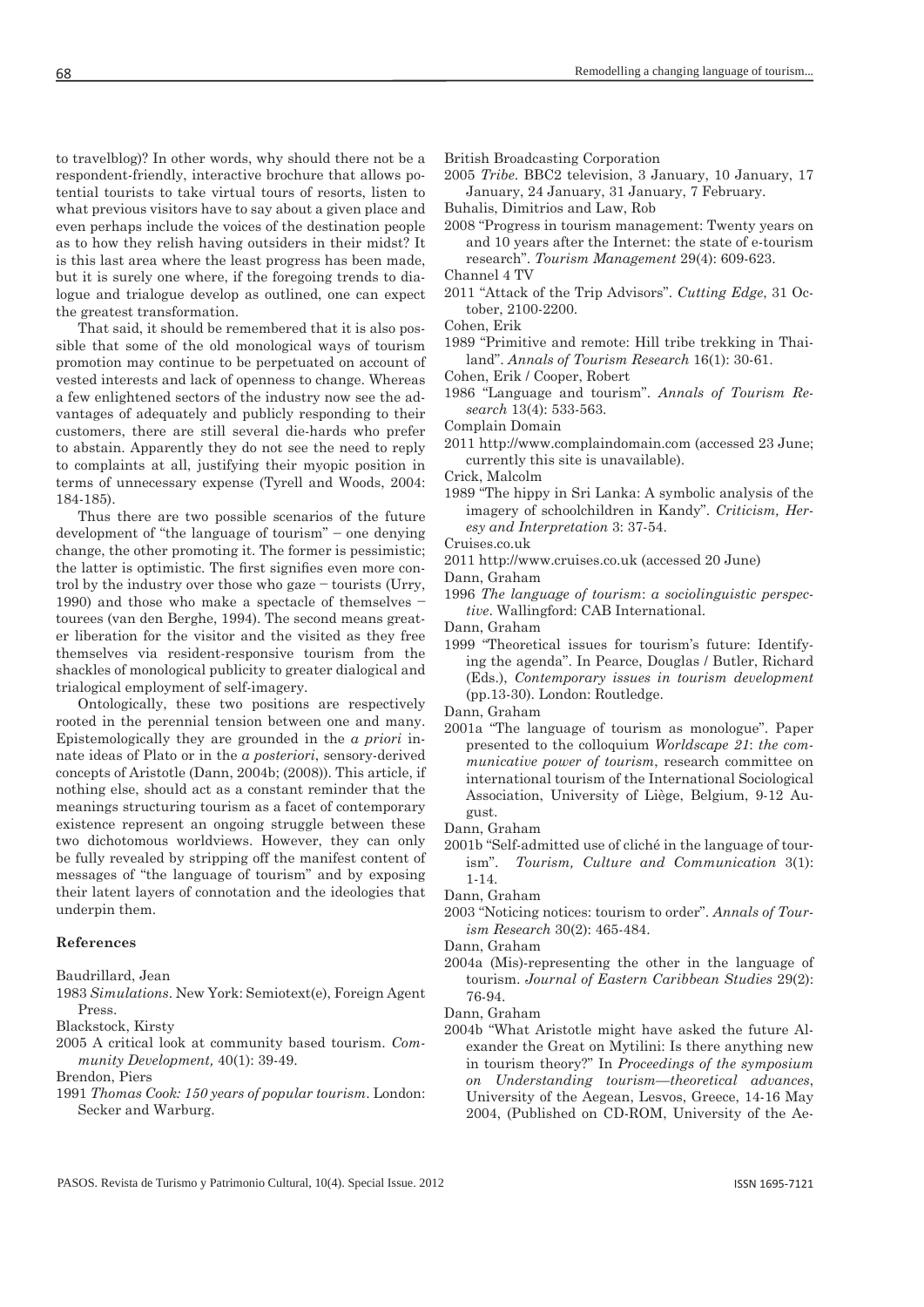gean, August 2004). Also subsequently published with permission in: 2008 "O co mógłby zapytać Arystotelesa przyszły Aleksander Wielki na wyspie Lesbos? 'Czy pojawiło się cos mowego w teorii turystyki?'". *Nowe Problemy Turystyki* 1(1): 83-105. (Simultaneously published in English as What the future Alexander the Great might have asked Aristotle on Lesvos: 'Is there anything new in tourism theory?' *New Problems of Tourism* 1(1): 77-98.

Dann, Graham

2007 "Revisiting the language of tourism: what tourists and tourees are saying". In De Stasio, Clotilde / Palusci, Oriana. (Eds.), *The languages of tourism*: *turismo e mediazione* (pp. 15-31). Milano: Edizioni Unicopli.

Dann, Graham

2009 "The language of tourism: Crises of credibility". Keynote address to the conference *Communicare la città*: *il turismo culturale a Brescia in una prospettiva inter/ nazionale*, (Communicating the city: an international perspective on cultural tourism in Brescia), Università Cattolica del Sacro Cuore, Sede di Brescia, Centro Studi sul Turismo, 19-20 November.

Dann, Graham, / Liebman Parrinello, Giuli

2007 "Od putopisa do 'putobloga': redefiniranje identiteta turista (From travelog to travelblog: (re)-negotiating

- tourist identity". *Acta Turistica* 19: 7-29.
- Dann, Graham / Nash, Dennison / Pearce, Philip
- 1988 "Methodology in tourism research". *Annals of Tourism Research* 15: 1-28.

Denzin, Norman

- 1986 "Postmodern social theory". *Sociological Theory* 4(2): 194-204.
- Fjellman, Stephen
- 1992 *Vinyl leaves*: *Walt Disney World and America*. Boulder, CO: Westview Press.
- Gamradt, Jan
- 1995 "Jamaican children's representations of tourism". *Annals of Tourism Research* 22: 735-762.
- Goeldner, Charles / Ritchie, J. R. Brent
- 2009 *Tourism*: *principles, practices, philosophies*. 11th ed. Hoboken (NJ): Wiley.

Grass Route Tours

- 2002 *Grass route tours* (pamphlet). Cape Town: np.
- Holiday Complaints
- 2011 http://www.holidaycomplaints.com (accessed 23 June).
- Holiday Travel Watch
- 2011 http://www.holidaytravelwatch.net/ (accessed 23 June).
- Hollinshead, Keith
- 1993 *The truth about Texas*. Unpublished PhD thesis, Texas A & M University, USA.
- Hollinshead, Keith / Jamal, Tazim
- 2001 "Delving into discourse: excavating the in-built power-logic(s) of tourism". *Tourism Analysis* 6(1): 63-73. I GoUGo
- 2011 http://www.IgoUgo.com (accessed 23 June).
- Karch, Cecilia / Dann, Graham
- 1981 "Close encounters of the Third World". *Human Relations* 34(4): 249-268.
- Kilroy, Roger
- 1983 *Graffiti 4: the empire writes back*. London: Corgi Books.
- Lee, Charles Changuk / Hu, Clark
- 2004 "Analyzing hotel customers' e-complaints from an Internet complaint forum". *Journal of Travel and Tourism Marketing* 17 (2/3): 167-181.
- Lonely Planet
- 2004 http://www.lonelyplanet.com (accessed 25 October).
- 2011 http://www.lonelyplanet.com (accessed 17 June).

Lyotard, Jean

- (1979) 1984 *The postmodern condition*: *a report on knowledge*. Minneapolis: University of Minnesota Press.
- MacCannell, Dean
- 1992 *Empty meeting grounds*: *the tourist papers*. London: Routledge.
- Mayo, Edward / Jarvis, Lance
- 1981 *The psychology of leisure travel. Effective marketing and selling of travel services*. Boston: CBI.
- Milne, Simon / Mason, David / Speidel, Ulrich / West-Newman, Tim
- 2005 "Tourism and community informatics: the case of Kiwitrails". *Tourism, Culture and Communication* 5(2): 105-114.
- Milne, Simon
- 2006 "Baffin Island, Nunavut, Canada". In Baldacchino, G., (Ed.), *Extreme tourism*: *lessons from the world's cold water islands* (pp. 88-99). Oxford: Elsevier.
- Minghetti, Valeria / Buhalis, Dimitrios
- 2010 "Digital divide and tourism: bridging the gap between markets and destinations". *Journal of Travel Research* XX(X): 1-15.
- Morgan, Nigel / Pritchard, Annette
- 2000 *Advertising in tourism and leisure*. Oxford: Butterworth-Heinemann.

My Trip Journal

- 2011 http://www.mytripjournal.com (accessed 23 June).
- Planet Feedback
- 2004 http://www.planetfeedback.com (accessed 25 October)
- 2011 http://www.planetfeedback.com (accessed 26 November).
- Reed, David
- 2002 *The rough guide to Nepal*, 5th ed. London: Rough Guides.

Ritchie, J. R. Brent

1993 "Crafting a destination vision: putting the concept of resident responsive tourism into practice". *Tourism Management* 14(5): 379-389.

Ritzer, George

- 1993 *The McDonaldization of society*. Newbury Park (CA): Pine Forge Press.
- Rough Guides
- 2004 http://roughguides.atinfopop.com (accessed 25 October).
- 2011 http://www.roughguides.com (accessed 17 June).